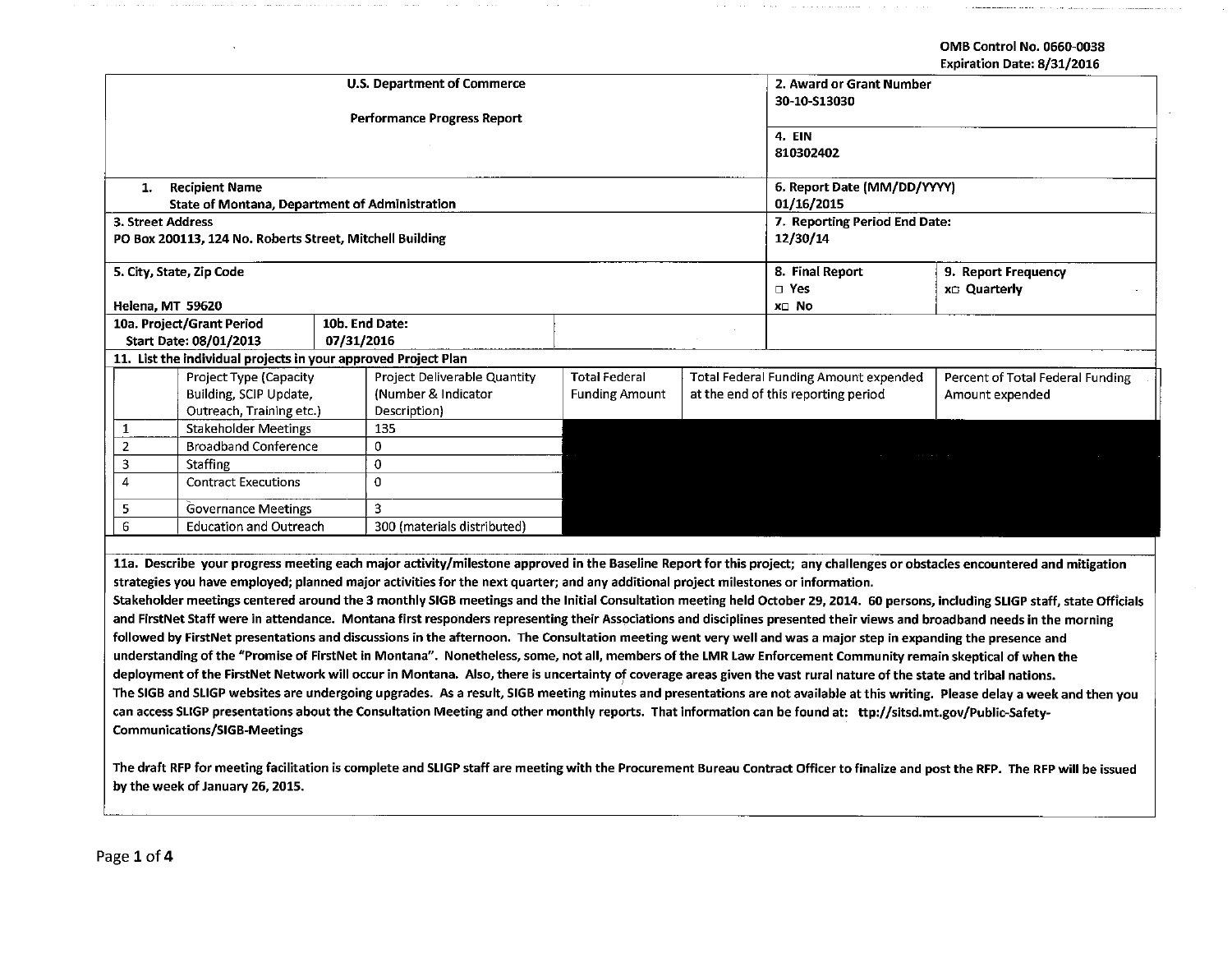11b. If the project team anticipates requesting any changes to the approved Baseline Report in the next quarter, describe those below. Note that any substantive changes to the Baseline Report must be approved by the Department of Commerce before implementation.

n/a

llc. Provide any other information that would be useful to NTIA as it assesses this project's progress.

lld. Describe any success stories or best practices you have identified. Please be as specific as possible.

The Governance structure is yielding benefits to SLIGP progress. By having local representation from statewide associations of fire, police, emergency medical, as well as state justice, transportation and military affairs, and, non-voting telecommunications representatives, the parties are talking and working together. This has resulted in a successful Initial Consultation Meeting held at the end of October, 2014.

12. Personnel

12a. If the project is not fully staffed, describe how any lack of staffing may impact the project's time line and when the project will be fully staffed.

## 12b. Staffing Table

| Job Title                                  | FTE % | Project(s) Assigned                                                                                                                                                                                                                                                                                     | Change                             |
|--------------------------------------------|-------|---------------------------------------------------------------------------------------------------------------------------------------------------------------------------------------------------------------------------------------------------------------------------------------------------------|------------------------------------|
| SLIGP Start-up Manager (Inkind)            | 100%  | Work with Governance Board, including reports to SIGB upon request;<br>prepare PPR; organize OR and Ed with public safety associations and communities;<br>prepare statements of work for subcontracts.                                                                                                 | No Change                          |
| SPOC (Inkind)                              | 5%    | Single Point of Contact meeting and conference attendance; Bureau Chief supervision                                                                                                                                                                                                                     | No Change                          |
| PSCB Bureau Chief (inkind)                 | 20%   | Bureau Chief meeting and conference attendance, SLIGP supervision                                                                                                                                                                                                                                       | No Change                          |
| PSCB Bureau Fiscal Manager (inkind)        | 3%    | Liaison with state accounting, fiscal reporting, procurement                                                                                                                                                                                                                                            | No Change                          |
| Administrative Assistant to SIGB (federal) | 50%   | Maintain SIGB and SLIGP websites, SIGB attendance records, meeting minutes,<br>meeting scheduling and set-up, travel claims processing from SIGB members, and,<br>answer SIGB member requests.                                                                                                          | No Change                          |
| SLIGP Outreach Coordinator                 | 100%  | Contact with meeting facilitator; schedule regional and tribal meetings; develop<br>contacts with local and tribal first responders; attend regional and tribal meetings;<br>distribute FirstNet materials to first responders; maintain SLIGP website; support the<br>SPOC and SLIGP Start-up Manager. | New (factored in<br>Baseline Plan) |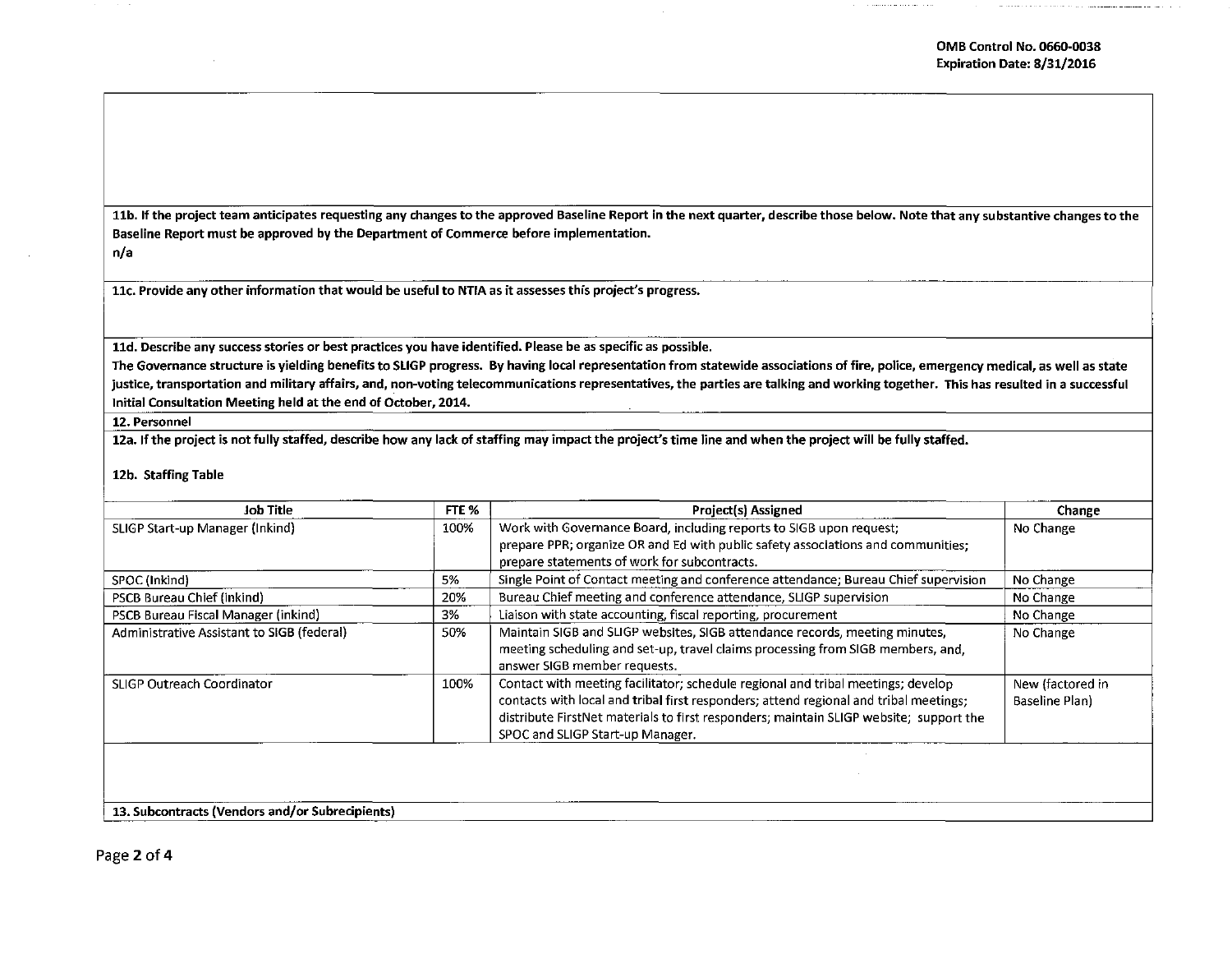## OMB Control No. 0660-0038 Expiration Date: 8/31/2016

. The construction of the contract contract of the  $\alpha$ 

 $\sim 10^{-1}$ 

|                                                                 |                             |                                     |                                                                                                               |                            |                               |                                 |                                      | 13a. Subcontracts Table - Include all subcontractors. The totals from this table must equal the "Subcontracts Total" in Question 14f. |                                                 |                                                                                                                                                                                      |
|-----------------------------------------------------------------|-----------------------------|-------------------------------------|---------------------------------------------------------------------------------------------------------------|----------------------------|-------------------------------|---------------------------------|--------------------------------------|---------------------------------------------------------------------------------------------------------------------------------------|-------------------------------------------------|--------------------------------------------------------------------------------------------------------------------------------------------------------------------------------------|
| Name                                                            | Subcontract Purpose         |                                     | Type<br>(Vendor/Subrec.)                                                                                      | RFP/RFQ<br>Issued<br>(Y/N) | Contract<br>Executed<br>(Y/N) | Start<br>Date                   | End<br>Date                          | <b>Total Federal</b><br><b>Funds Allocated</b>                                                                                        | <b>Total Matching</b><br><b>Funds Allocated</b> | Project and % Assigned                                                                                                                                                               |
|                                                                 | Needs Assessment            |                                     | Vendor                                                                                                        | N                          | N                             |                                 |                                      | 410,931                                                                                                                               | 102,733                                         |                                                                                                                                                                                      |
|                                                                 | <b>Meeting Facilitation</b> |                                     | Vendor                                                                                                        | Ν                          | N                             |                                 |                                      | (inclusive)                                                                                                                           |                                                 |                                                                                                                                                                                      |
|                                                                 | Legal                       |                                     | Vendor                                                                                                        | Ν                          | N                             |                                 |                                      | (inclusive)                                                                                                                           |                                                 |                                                                                                                                                                                      |
|                                                                 | Technical                   |                                     | Vendor                                                                                                        | N                          | N                             |                                 |                                      | (Inclusive)                                                                                                                           |                                                 |                                                                                                                                                                                      |
|                                                                 | Website                     |                                     | Vendor                                                                                                        | N                          | N                             |                                 |                                      | (inclusive)                                                                                                                           |                                                 |                                                                                                                                                                                      |
| N/A                                                             |                             |                                     | 3b. Describe any challenges encountered with vendors and/or subrecipients.                                    |                            |                               |                                 |                                      |                                                                                                                                       |                                                 |                                                                                                                                                                                      |
| 14. Budget Worksheet                                            |                             |                                     |                                                                                                               |                            |                               |                                 |                                      |                                                                                                                                       |                                                 |                                                                                                                                                                                      |
|                                                                 |                             |                                     | Columns 2, 3 and 4 must match your current project budget for the entire award, which is the SF-424A on file. |                            |                               |                                 |                                      |                                                                                                                                       |                                                 |                                                                                                                                                                                      |
|                                                                 |                             |                                     | Only list matching funds that the Department of Commerce has already approved.                                |                            |                               |                                 |                                      |                                                                                                                                       |                                                 |                                                                                                                                                                                      |
| Project Budget Element (1)                                      |                             | <b>Federal Funds</b><br>Awarded (2) | Funds (3)                                                                                                     | <b>Approved Matching</b>   |                               |                                 | <b>Federal Funds</b><br>Expended (5) | <b>Approved Matching Funds</b><br>Expended (6)                                                                                        |                                                 | Total Funds Expended (7)                                                                                                                                                             |
| a. Personnel Salaries                                           |                             | 250,000                             |                                                                                                               | 330,272                    | (4)<br>580,272                |                                 | 19,495                               | 106,691                                                                                                                               |                                                 | 126,186                                                                                                                                                                              |
| b. Personnel Fringe Benefits                                    |                             | 56,850                              |                                                                                                               | 75,104                     | 131,954                       |                                 | 4,264                                | 26,673                                                                                                                                |                                                 | 30,937                                                                                                                                                                               |
| c. Travel                                                       |                             | 181,026                             |                                                                                                               | 14,157                     | 195,183                       |                                 | 10,170                               | 13,743                                                                                                                                |                                                 | 23,913                                                                                                                                                                               |
| d. Equipment                                                    |                             | 0                                   |                                                                                                               | $\Omega$                   | 0                             |                                 | 0                                    | 0                                                                                                                                     |                                                 | $\Omega$                                                                                                                                                                             |
| e. Materials/Supplies                                           |                             | 9,400                               |                                                                                                               | 1,832                      | 11,232                        |                                 | 2,599                                | 0                                                                                                                                     |                                                 | 2,599                                                                                                                                                                                |
| f. Subcontracts Total                                           |                             | 410,931                             |                                                                                                               | $\mathbf 0$                | 410,931                       |                                 | 0                                    | 0                                                                                                                                     |                                                 | 0                                                                                                                                                                                    |
| g. Other                                                        |                             | 908,208                             |                                                                                                               | 32,739                     | 940,947                       |                                 | 0                                    | $\Omega$                                                                                                                              |                                                 | $\Omega$                                                                                                                                                                             |
| h. Total Costs                                                  |                             | 1,816,415                           |                                                                                                               | 454,104                    |                               |                                 | 36,528                               | 147,107                                                                                                                               |                                                 | 186,234                                                                                                                                                                              |
| i. % of Total                                                   |                             | 80%                                 |                                                                                                               | 20%                        | 100%                          |                                 | 20%                                  | 80%                                                                                                                                   |                                                 | 100%                                                                                                                                                                                 |
|                                                                 |                             |                                     |                                                                                                               |                            |                               |                                 |                                      |                                                                                                                                       |                                                 | 15. Certification: I certify to the best of my knowledge and belief that this report is correct and complete for performance of activities for the purpose(s) set forth in the award |
| documents.                                                      |                             |                                     |                                                                                                               |                            |                               |                                 |                                      |                                                                                                                                       |                                                 |                                                                                                                                                                                      |
|                                                                 |                             |                                     | 16a. Typed or printed name and title of Authorized Certifying Official                                        |                            |                               |                                 |                                      | 16c. Telephone (area code, number, and extension)                                                                                     |                                                 |                                                                                                                                                                                      |
| Quinn Ness, Chief<br><b>Public Safety Communications Bureau</b> |                             |                                     |                                                                                                               |                            |                               | 406-444-6134                    |                                      |                                                                                                                                       |                                                 |                                                                                                                                                                                      |
|                                                                 |                             |                                     |                                                                                                               |                            |                               | 16d. Email Address Qness@mt.gov |                                      |                                                                                                                                       |                                                 |                                                                                                                                                                                      |

 $\sigma$  and  $\sigma$ 

 $\sim 0.1$ 

 $\sim$  and  $\sim$   $\sim$  000 mesons

 $\sim$ 

 $\alpha$  . Consider the contract of the constant  $\alpha$  is the contract of  $\alpha$ 

. The components in the mass of the set of the contribution of the set of the set of the set of the  $\alpha$